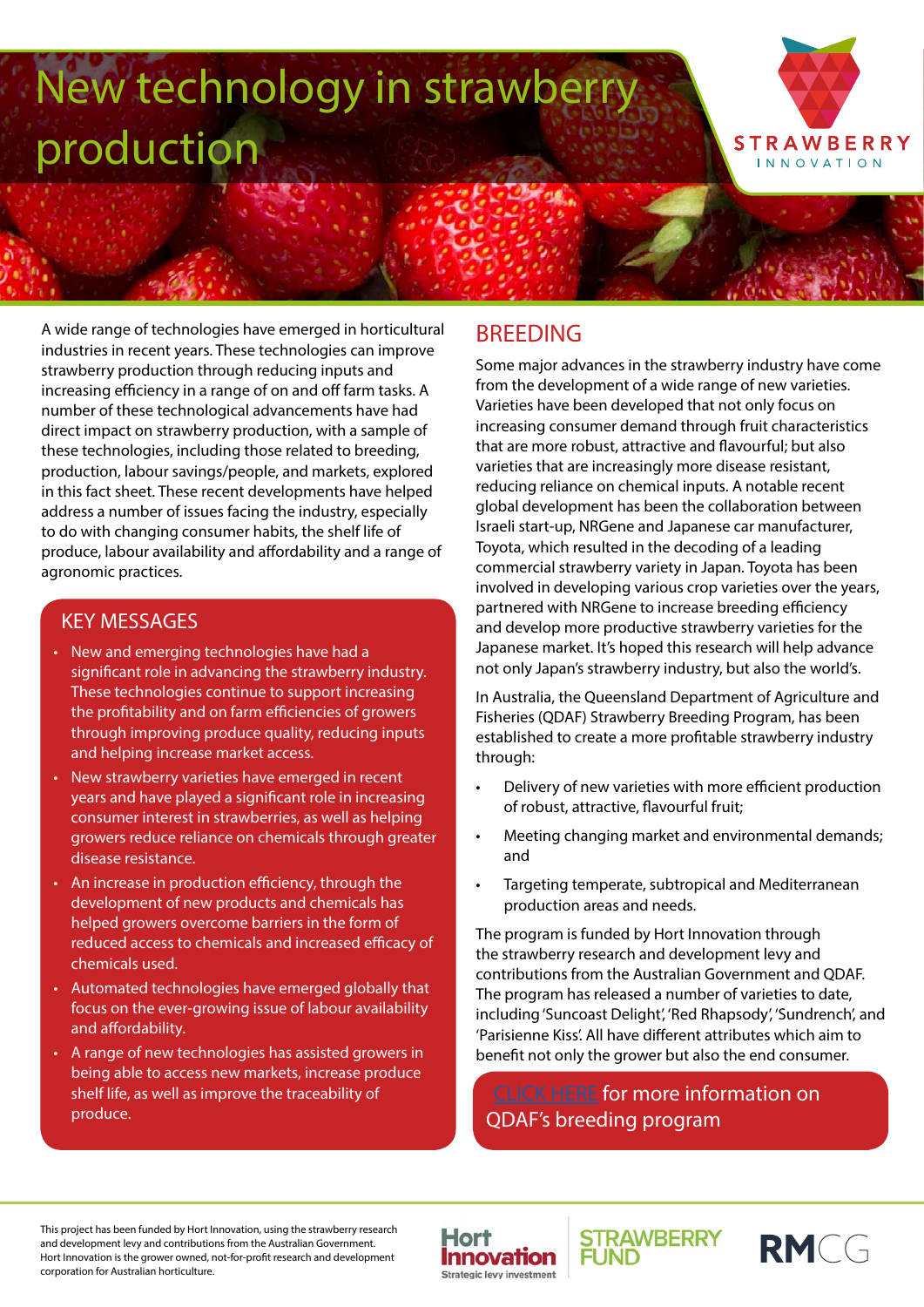New technology in strawberry production



## **PRODUCTION**

There has been a gradual shift within the industry over recent years from conventional strawberry production in-ground, to growing in substrate under controlled environments. This shift is becoming increasingly more popular due to the potential of controlled environments to reduce the impact of soil-borne diseases, as well as provide protection from weather, pests, weeds and various other diseases.

In-ground production still comprises the majority of production in Australia. With increasingly limited access to effective soil fumigants, agricultural companies have been developing alternatives to control soil-borne pest and diseases. An example is Ethanedinitrile (EDNTM FUMIGAS), a broad-spectrum soil fumigant promoted as a replacement to the now banned methyl bromide. The soil fumigant was originally developed by CSIRO in 1996 and is now available for use in the Australian strawberry industry. Ongoing research is investigating the use of combinations of new and currently available fumigants to increase effectiveness in disease control.

Another development in soil fumigation practice is the use of Totally Impermeable Film (TIF) . TIF increases the retention of fumigants within the soil profile, increasing their efficacy, reducing the concentration needed and reducing fumigant loss into the atmosphere. TIF has proven to be highly successful and is now widely available to growers throughout Australia. Other fumigant practices available include steam disinfestation, microwave disinfestation and biofumigant cover crops.

#### [CLICK HERE](http://calag.ucanr.edu/Archive/?article=ca.E.v065n04p211) for further information on Totally Impermeable Film



Another example of advancements in production has been the adoption of pulse irrigation, which can be used for both in-ground and substrate production. Due to the low water holding capacity of substrates, pulse irrigation is commonly used to irrigate crops as required. Pulse irrigation systems give several short bursts of water to satisfy the crops needs, resulting in more efficient use of water and optimising plant growth.

## LABOUR SAVINGS/PEOPLE

Increasing costs and staff availability make labour one of the largest overheads in strawberry production and the single biggest challenge for businesses to deal with.

Labour pressures have resulted in increasing interest and demand for automated technologies to aid with harvest. Companies like AGROBOT, Harvest CROO and Octinion are developing a range of automated robotic systems for the strawberry industry that work either autonomously or semi-autonomously to pick fruit in both field and tabletop production.

The controlled production environment under protected cropping and tabletops is leading the way with advancements in the automated picking space. Octinion's Rubion robot is an advanced example of a system near commercialisation stage, offering significant advancements in the picking hand for even pressure distribution of ripe fruit.

#### [CLICK HERE](https://picking.technology) to learn more about the Octinion's Rubicon Robot

Meanwhile, the challenges with in-field harvesting is being explored with examples such as AGROBOT's E-Series, a fully autonomous robotic harvester for both conventional in-ground and tabletop production. The autonomous robot, which has the ability to harvest two conventional rows and four tabletop rows of strawberries, moves through the growing area picking the desirable fruit by analysing for ripeness, shape and size. Unlike other robotic harvesters, the E-Series picks the fruit by cutting above the calyx to prevent fruit damage. Once the fruit is picked it is then transferred, with one of its 24 robotic arms, to trays which are located in the centre of the machine and then taken back to the packing sheds.

This project has been funded by Hort Innovation, using the strawberry research and development levy and contributions from the Australian Government.<br>Hort Innovation is the grower owned, not-for-profit research and develop

Disclaimer: Hort Innovation and RM Consulting Group (RMCG) make no representations and expressly disclaim all warranties (to the extent permitted by law) about the accuracy, completeness, or currency of information in<br>this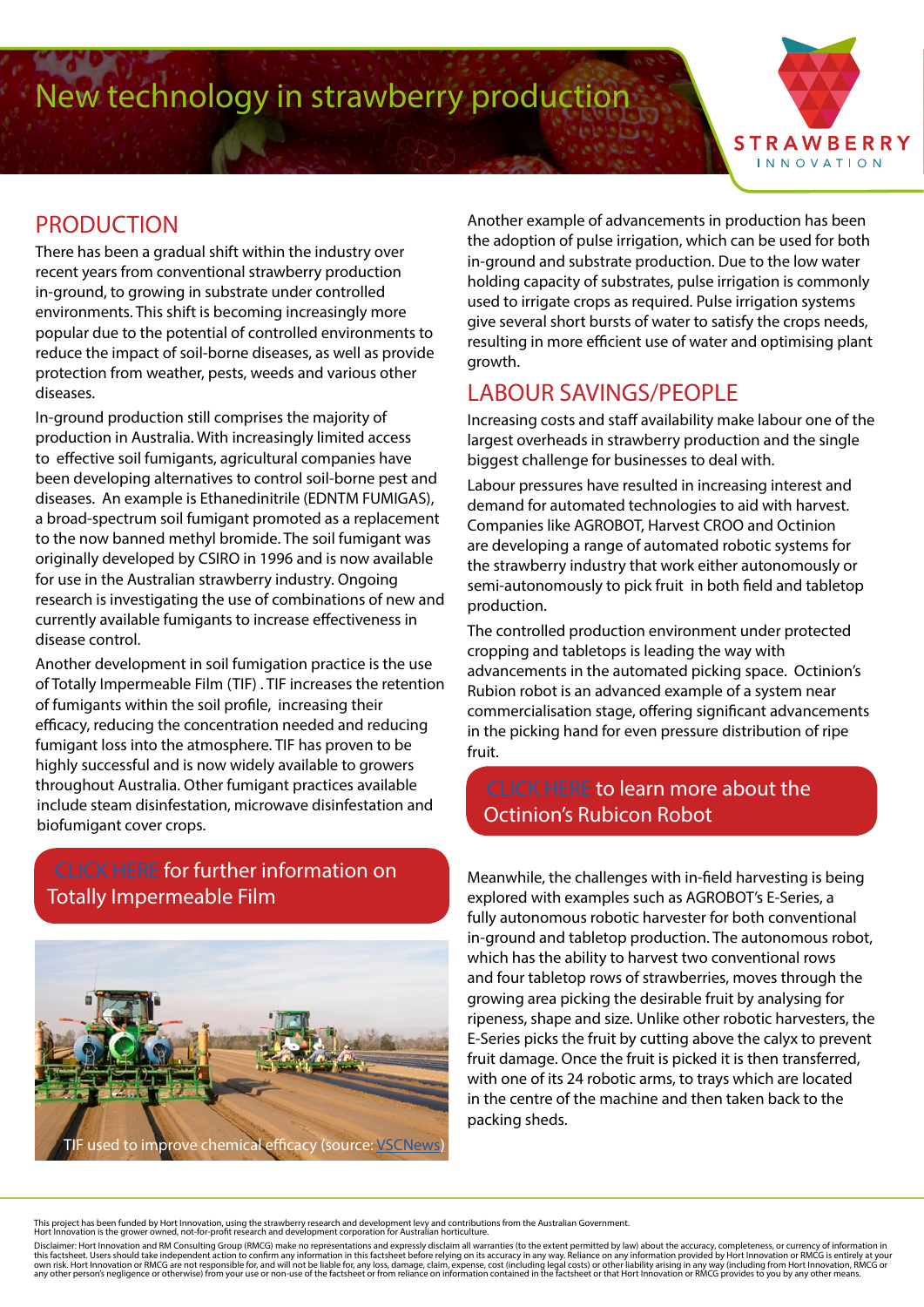## New technology in strawberry production



A highly publicised automated in-field harvesting system is being developed by Harvest CROO robotics, to address migrant labour shortages in the US and global market, whilst continuing to work with current grower practices. The robot operates, similarly to the E-series, in that it covers multiple rows at once and picks fruit with a mechanical arm, specifically in field production. However, it uses a mechanical arm to hold up the leaves of the strawberry plant to expose the fruit, which is then scanned with a series of different sensors to determine the ripeness of fruit. The fruit is then picked and added to a packing tray to be sent back to the packing shed.



[CLICK HERE](https://www.newyorker.com/magazine/2019/04/15/the-age-of-robot-farmers) to find out more information on robotics in the strawberry industry

#### **MARKETS**

A number of recent technology advancements have resulted in improvements with sanitation methods, a longer shelf life for fruit and production of better-quality fruit. These developments have the potential to move the industry forward in both profitable and sustainable ways and have ultimately increased grower returns through opening up new markets and extending shelf life.

Cold Plasma treatment is one of those advancements that has the potential to increase market access and extend produce shelf life. Cold plasma is created by applying an electric current to normal air or a gas. This produces reactive gaseous species found to have broadspectrum antimicrobial activity. Cold plasma is effective at temperatures slightly above ambient, which means produce can be treated without being heated. The potential benefits to be achieved

through Cold Plasma technology include improving food safety and reduced postharvest losses due to decay; reducing treatment time of a few seconds to minutes and providing energy efficient treatment with zero chemical residue. The technology is yet to be commercialised, but the research is showing promising results.

[CLICK HERE](https://www.coldplasma.net.au/) to learn about a Hort Innovation funded project exploring the use of cold plasma technology

The packaging of fresh produce has changed greatly over the last 20 years with a variety of different options now available to growers and packers to increase produce shelf life and marketability . With single-use plastics becoming less appealing to consumers, fully recyclable and recycled packaging is becoming a more viable option. Recyclable and recycled packaging, consisting of PET, cardboard, and compostable starch-based materials, enables packers and retailers to market produce, but also keep up with a consumer demand towards more sustainable packaging options. Packaging still has a place within the fresh produce supply chain, especially when it comes to food safety, something consumers are much more aware of after the 2018 strawberry tampering crisis. Different types of packaging, namely tamper-proof packaging, enables packers and retailers to guarantee that there has been no contamination of the produce along the supply chain.



This project has been funded by Hort Innovation, using the strawberry research and development levy and contributions from the Australian Government.<br>Hort Innovation is the grower owned, not-for-profit research and develop

Disclaimer: Hort Innovation and RM Consulting Group (RMCG) make no representations and expressly disclaim all warranties (to the extent permitted by law) about the accuracy, completeness, or currency of information in<br>this